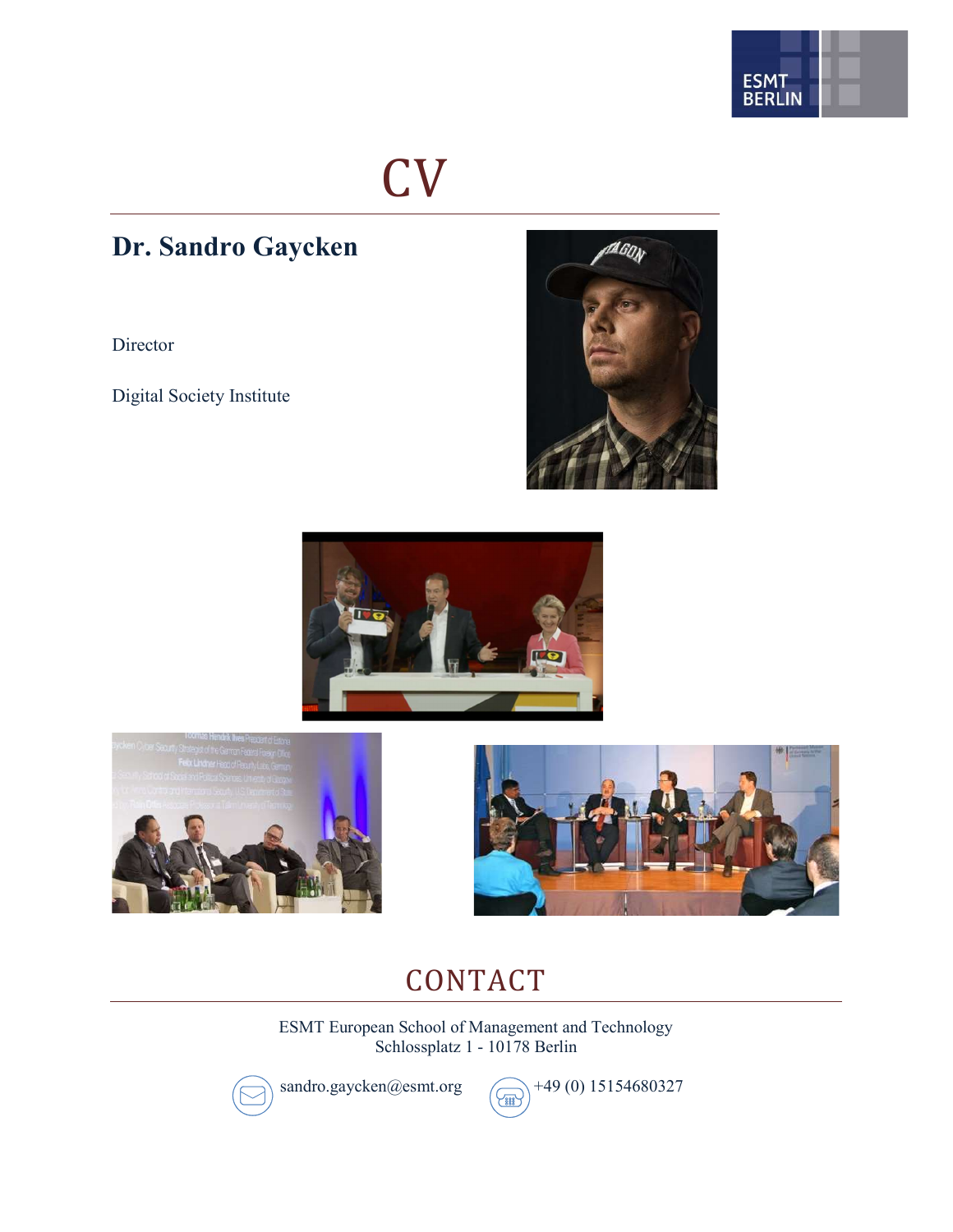

## IN A NUTSHELL

Dr. Sandro Gaycken is the director of the Digital Society Institute Berlin, a research institute for strategic digital topics, which Mr Gaycken founded in 2016 with the help of German DAXcompanies at ESMT Berlin (https://www.esmt.org/faculty-research/centers-chairs-andinstitutes/digital-society-institute-dsi).

Mr Gaycken is a technology- and security-researcher, exploring the nexus of digital technology, economies and politics. His research focus is on strategic cyberwarfare, cyberdefense, cyberintelligence, and high security IT. He is a strong advocate of disruptive innovation and regulation in IT-security, proposing to solve the more high-end cyber problems through architectural change with high security IT concepts from computer science, employing a range of interwoven diplomatic tactics, industrial policies and economically beneficial market and investment strategies to create adaptable new architectures and to overcome highly persistent market and policy failures.

Mr Gaycken has published more than 60 articles and five monographs on his topics, including three monographs on strategic cyberwarfare, regularly writes op-eds in leading newspapers and has authored official government publications. He is a fellow of Oxford university's Martin College in the working group on cyberdefence and cyberintelligence, an elected member of the MIT-Harvard roundtable process on strategic cyberstability, a Senior Advisor for the AI Initiative at Harvard Kennedy School, a co-lead in the "Programme Transverse Sécurité Défense, Sec. Cybersecurity" at French elite university CNAM, since six years a program committee member of Harvard-MIT's annual conference series on cyber norms, which forms the academic backbone of the international cyber norms debate and the UN GGE process. He is also a director for strategic cyberdefense projects, in the NATO SPS Program in military-diplomatic missions, where he presently designs and implements the national cybersecurity and cyberdefense strategy for Jordan and organizes the first NATO conference on cyberdefense with Japan on a military-tomilitary level, the lecturer for strategic cyberwarfare at the NATO Defense College in Rome, where he teaches two courses every year in the NATO GOFA Course, a member of the benchmarking group for "Industrie 4.0" standards for the German Ministry of Research BMBF, the director of the cybersecurity working group and associate fellow of the German Council on Foreign Relations (DGAP), a senior fellow at EastWest Institute, and he serves as chief technical architect in a German industrial effort to bring high security IT to the  $\Lambda$ Industrie 4.0" universe.

In the past, Mr Gaycken served as a strategist in the first design of a German Foreign and Security Policy on IT-matters, having been the lead-author of the Internet freedom and the cybersecurity/cyberdefence part of the policy, defining some first proposals for German Cyber Foreign Policy, organizing the German Federal Foreign Office's first cyberdiplomacy conference, and lead-authoring the first speech given by a German Minister of Foreign Affairs on Internet matters. He also served as a commentator for Germany's position in the UN GGE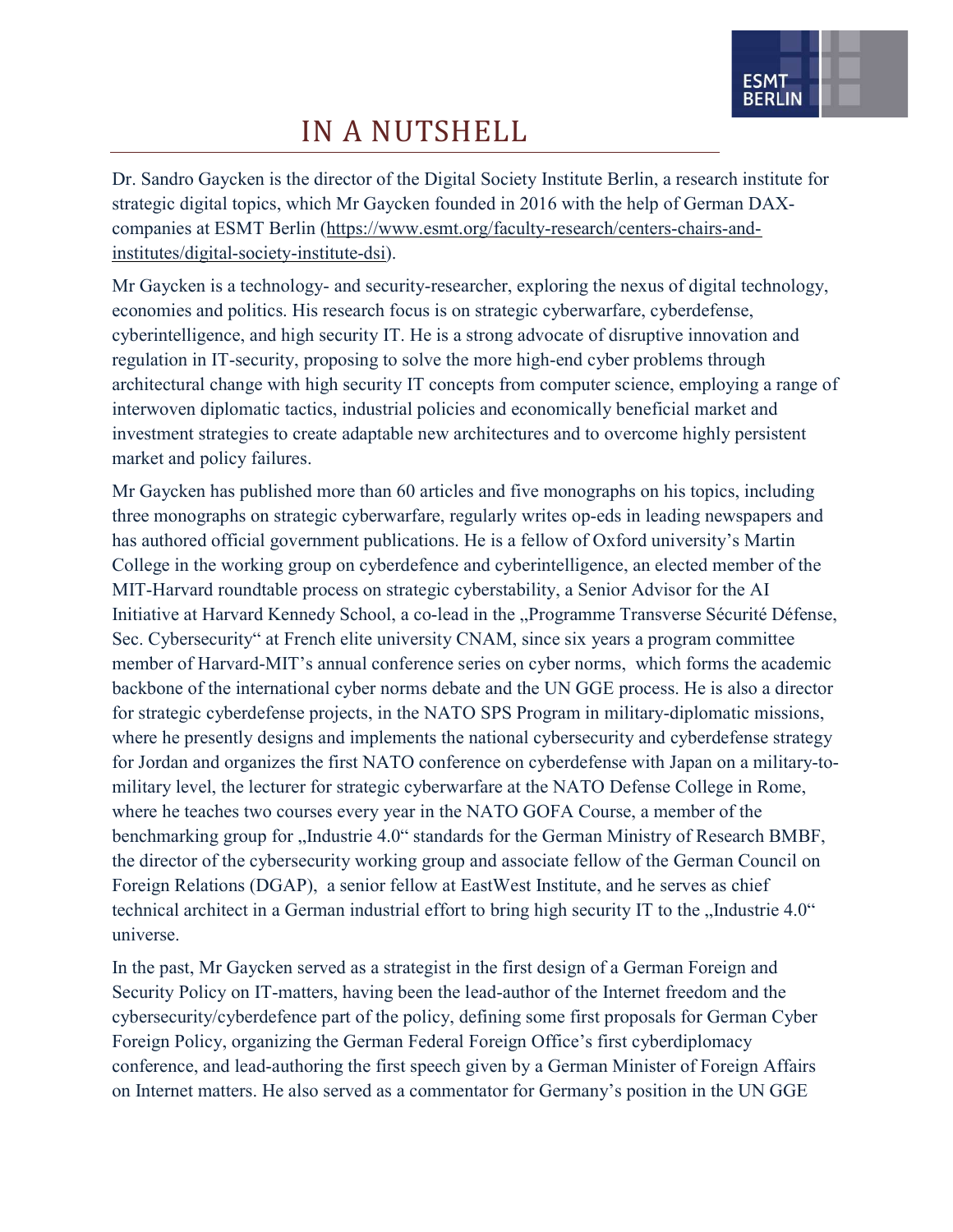

work on international cybersecurity, and addressed the UNO general assembly

ambassadors in New York before their first session on international cyberpeace. He testifies as a subject-matter expert in many hearings in the Bundestag and a range of ministries, provides strategic advice to NATO, UNO, G8, EU, IAEA, and a few other governments, and initiated a few governmental working groups within the German Bundestag, bridging gaps between the German large enterprise C-suite and the policymakers on strategic IT-topics, such as the AG Secure Autonomous Cars (with the CDU) and the AG IT Anwenderforum (with the SPD). He has served as a principal expert witness in international court cases concerned with military cyber espionage and cyber sabotage at NATO and for the Bundesstaatsanwalt and is involved in other military cybercounterintelligence activities. He was also part of the "Weissbuch Prozess" of the German Ministry of Defense, developing the German cyberdefense requirements and a cyberdefense strategy and appearing with Minister of Defense Ursula von der Leyen on the "Tag der CDU" during the CDU election campaign, and he was the exclusive moderator of the first (and closed) series of interdepartmental dialogues between the German Ministry of Defense and the Ministry of the Interior. As one of his latest activities, Mr Gaycken was instrumental in the creation of the German-Chinese "No-Spy"-Agreement between Chancellor Angela Merkel and Premier Li Keqiang (http://www.bloomberg.com/news/articles/2015-10-29/china-working-tohalt-commercial-cyberwar-in-deal-with-germany).

Apart from government engagements, Mr Gaycken consults large enterprises in the fields of IT, IT-sec and defense on board level. He does high-end security tests and technical penetration testing, serves as advisor to security funds and investment, and authored eleven major industry studies on strategic economic issues and on disruptive technical development in cybersecurity and cyberdefence. Studies include topics such as cyberdefense market development and investment assessment methodologies, cloud security in banking and finance, the development of insurance models and risk measurement methodologies for the German insurance industry, cyberreadiness self-assessment methodologies for small and medium enterprises, the assessment of security quality in IT- and IT-security products, an assessment of strategic issues in industry 4.0, cybersecurity requirements for smart weapons, the use of big data in the aerospace sector, hardware component security, architectural cyberdefense requirements for advanced smart weapon systems and security architecture reviews of several large German technology companies and their products. Mr Gaycken also founded his own cybersecurity company, SECURE ELEMENTS, now HENSOLDT CYBER GmbH, a Joint Venture wt KKR Holdings and Airbus Defense and Space, which applies high assurance computing concepts from DARPA projects to develop unhackable embedded systems for defense purposes. He serves the company as Chief Architect.

Dedicated to an informed democratic discourse, Mr Gaycken gives many public talks and takes pride in writing not only hard science, but also popular science books and numerous op eds. He also serves as a regular commentator on IT-related incidents in the press with appearances and guest reports in a number of international outlets such as The Economist, The Financial Times, The New York Times, Wired, The Times, NBC, Vanity Fair, Al Jazeera, China Today, Forbes,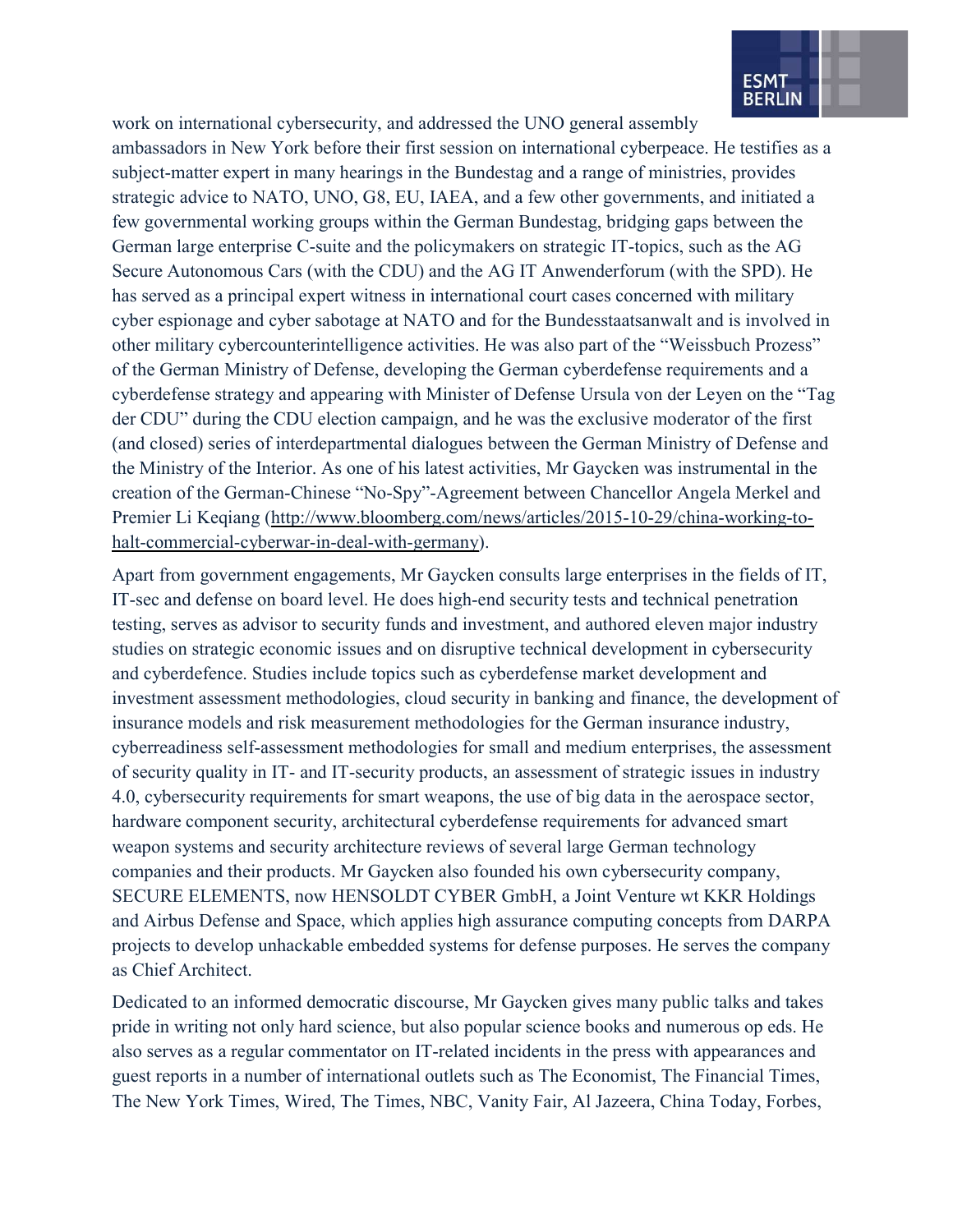

N24, n-tv, Tagesschau, Heute Journal, 3sat Kulturzeit Deutschlandfunk, Die Zeit, Handelsblatt, FAZ, Süddeutsche Zeitung or Der Spiegel.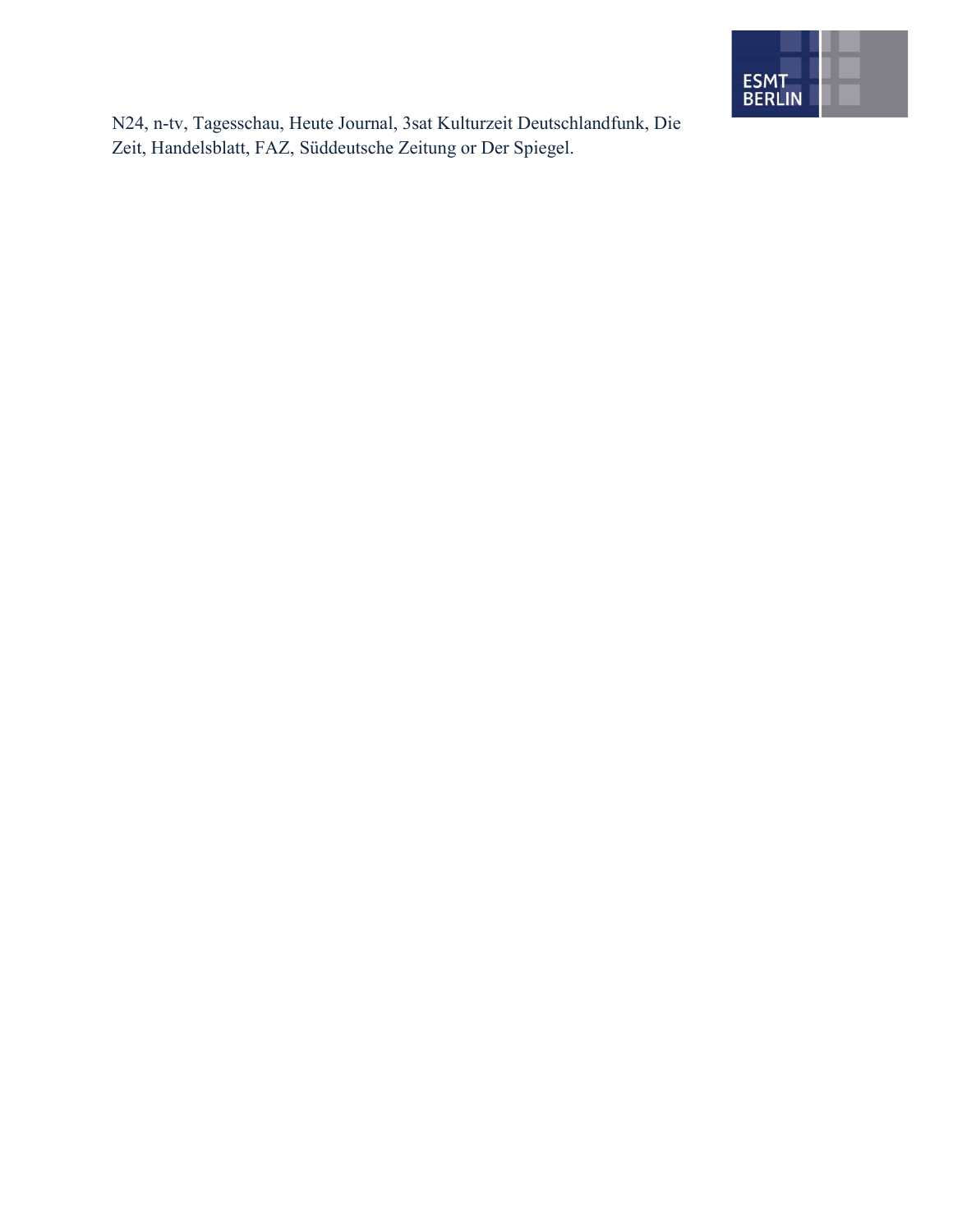

• Since October 2015

Director, Digital Society Institute, European School of Management and Technology Berlin

• Since January 2015

Senior Researcher, European School of Management and Technology Berlin

 $\bullet$  October 2010 – December 2014

Senior Researcher at the Institute of Computer Science, Freie Universität Berlin

 $-$  July 2012 – May 2013

IT Foreign Policy Strategist, Policy Planning Staff, Federal Foreign Office of Germany

January 2008 - September 2010

Researcher at the Institute of Philosophy, University of Stuttgart

• April  $2005 - July 2008$ 

Dissertation "Technisches Wissen – zur Wissenschaftstheorie technischen Wissens" in Science and Technology Studies as DFG-Scholar, University of Bielefeld

• April  $1996$  – February 2003

Studied at the Humboldt University of Berlin & City College New York. Areas of study: philosophy, mathematics, ethnology, indology, theoretical and experimental physics. Master thesis on a formal interpretation of quantum mechanics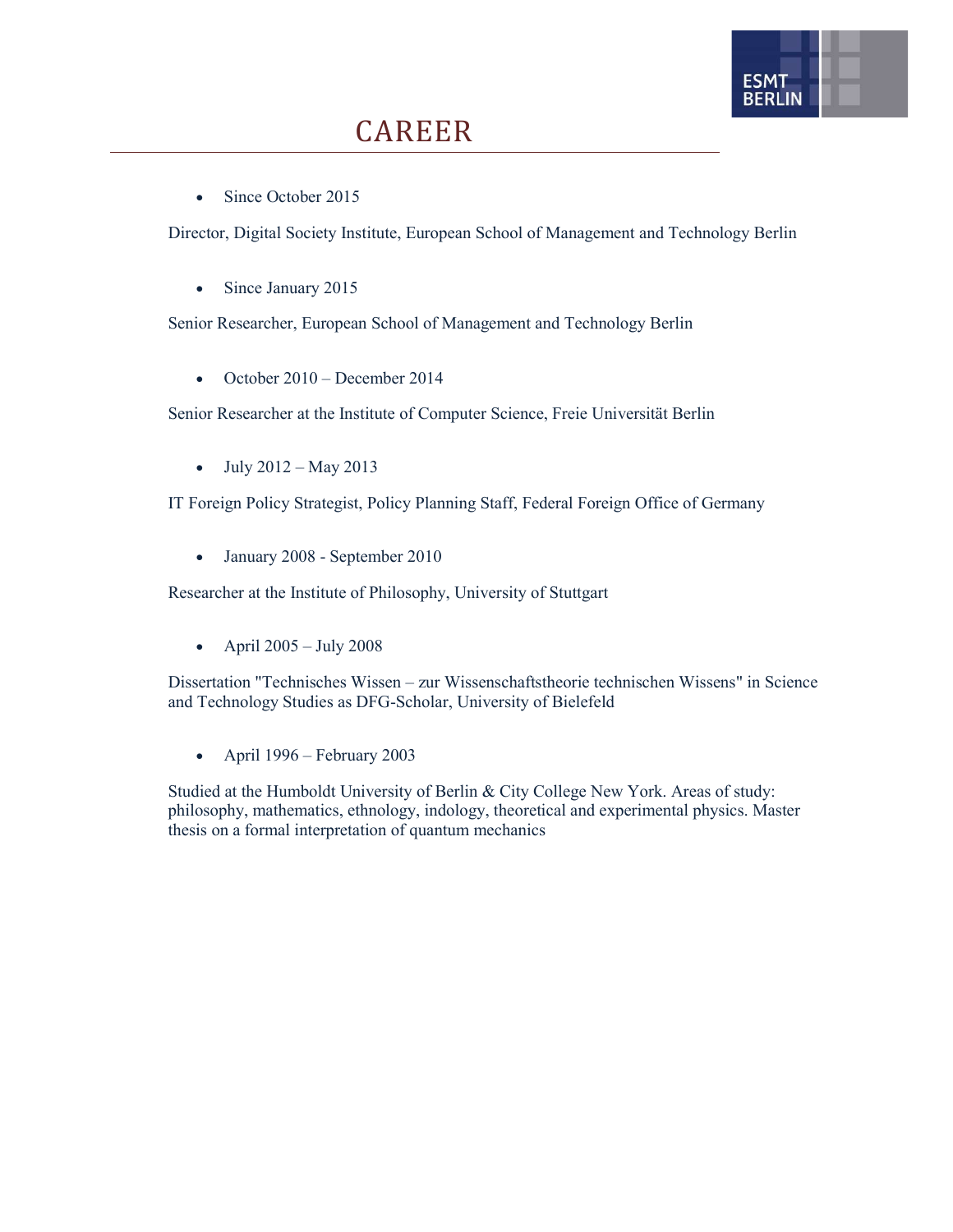# FSM1

### ACTIVITIES

#### HOSTED CONFERENCES

 2007 - Annual conference of the German Society for Science- and Technology Studies (GWTF) "Between intellectual property rights and open source - science and technology between privatization and universalism", hosted at the University of Bielefeld, Institute of Science- and Technology Studies

 $\Box$  2009 - Conference of the working group on surveillance technologies in the Society of Computer Science and the SFB Nexus "Location-Based Services in der Überwachung" (Location-based services in surveillance), hosted at the University of Stuttgart

□ 2010 - International conference "The First Dutch-German Workshop on Challenges for the Philosophy of Technology in the 21th Century", hosted at the Technical University of Berlin

 $\Box$  2011 –

- o International conference "The Second Dutch-German Workshop on Challenges for the Philosophy of Technology in the 21th Century", hosted at the Technical University of Delft
- o International conference "Challenges in Cybersecurity", hosted at the German Federal Foreign Office (jointly with the Federal Foreign Office, UNIDIR and IFSH).
- $\Box$  2012
	- o Workshop on "IT-Security Threat and Consequences Modeling", hosted at the Freie Universität Berlin
	- o Workshop on "Attribution", hosted at the German Council on Foreign Relations, Berlin
	- o International Workshop on "Cyber Incident Disclosure", hosted at the Federal Foreign Office of Germany, Berlin
	- o Workshop on "Cybersecurity Wer ist dafür verantwortlich?", hosted at the German Council on Foreign Relations, Berlin
- $\Box$  2013
	- o German Federal Foreign Office, International Conference on "Advanced Strategies in Cybersecurity", hosted at the Federal Foreign Office, Berlin
	- o International Workshop on "International Cyberstrategy", hosted at the Freie Universität Berlin, Berlin
- $\Box$  2014
	- o Harvard-MIT Workshop on "Norms in Cyberspace", at MIT CSAIL, Boston, USA
	- o MIT-Ecole Polytechnique Paris Workshop on "Cyber Fair Play", at Ecole Militaire, Paris, France
	- o DGAP-Lomonossow University Moscow Workshop on "Cybersecurity in Russia", at DGAP, Berlin
	- o EastWest Institute 5th Worldwide Cybersecurity Summit, Berlin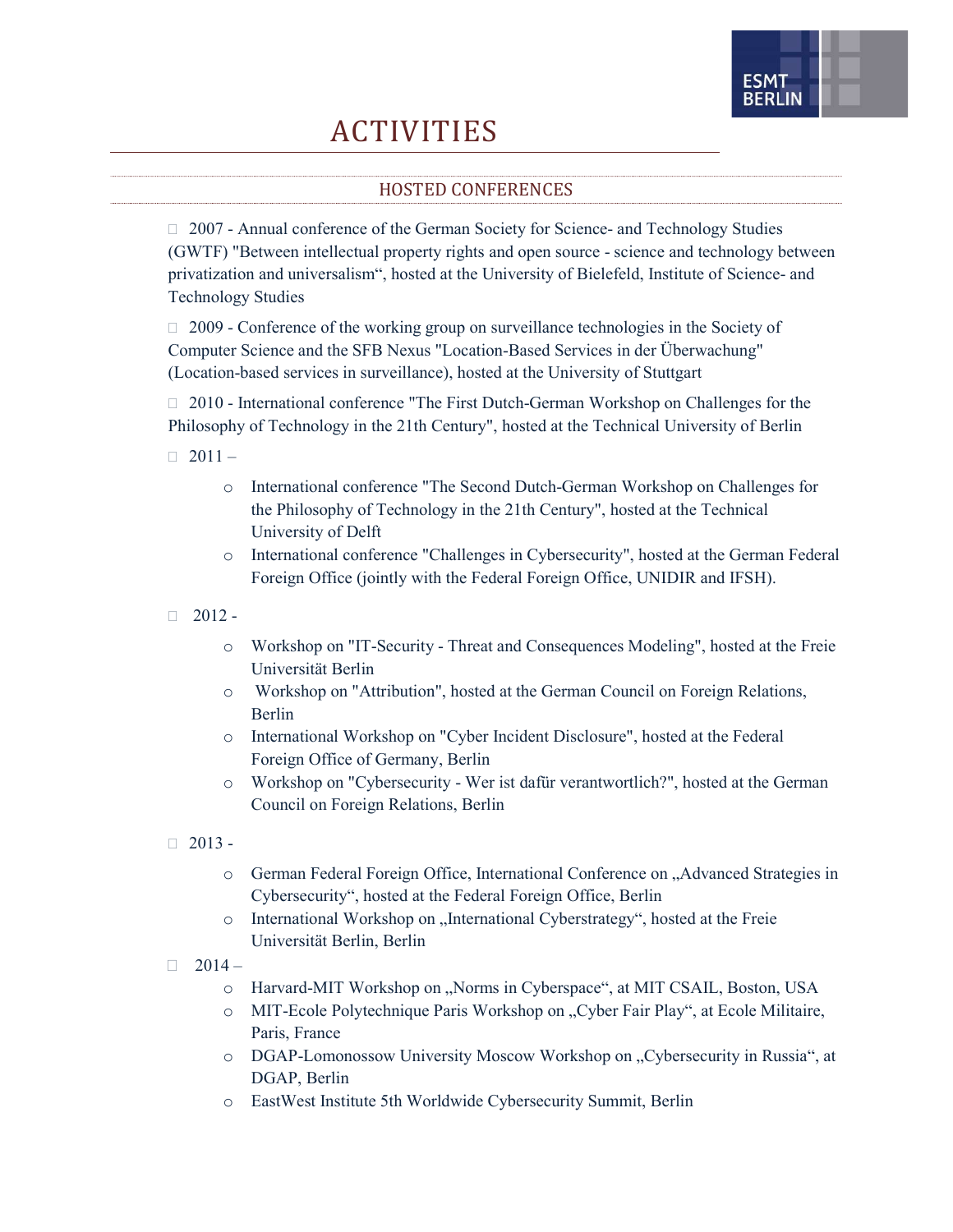

- $\Box$  2015
	- o NATO-Conference "Cyberdefense in the Middle East", at Dead Sea, Jordan
	- o Bundestag Workshop "IT-Anwenderforum", Bundestag, Berlin
- $\Box$  2016
	- o Harvard-MIT Workshop on "Norms 4.0", at MIT CSAIL, Boston, USA
	- o NATO-Conference "Cyberdefense Strategy Conference", at Amman, Jordan
	- o ICANN-Lomonossow Conference "International Forum on Cybersecurity and Internet Governance", Garmisch-Partenkirchen
	- o US-German GGE Consultations "Stakeholder Conference", Berlin
	- o DSI-Allianz "Berliner Digital Dialog" , Berlin (series)
	- o DSI-Bundestag "IT-Anwenderforum", Bundestag , Berlin
	- o DSI-Bundestag "Netzpolitik und Wirtschaft", Bundestag, Berlin
	- o MIT-Harvard Roundtable "Cyberstability", at Harvard Belfer Center, Boston, USA
	- o DSI Workshop "Vulnerabilites"
	- o DSI "Digital Society Conference", ESMT Berlin
- $2017$ 
	- o DSI Workshop "Datenschutz Entwicklung"
	- o DSI Workshop "Cryptowar"
	- o DSI-Allianz "Berliner Digital Dialog 2" , Berlin (series)
	- o DSI-Bundestag "IT-Anwenderforum", Bundestag, Berlin
	- o DSI Workshop "Provable Security"
	- o ICANN-Lomonossow Conference "International Forum on Cybersecurity and Internet Governance", Garmisch-Partenkirchen
	- o Harvard-MIT Workshop on "Norms 5.0", at MIT CSAIL, Boston, USA
	- o DSI-Bundestag "IT-Anwenderforum 2", Bundestag, Berlin
	- o DSI-Bundestag "IT-Anwenderforum 3", Bundestag, Berlin
	- o DSI Workshop "Medical IT Security Regulation"
	- o DSI Workshop "Moving Target Defense Approaches in Cyberdefense"
	- o DSI Conference "Digital Society Conference Reliability Reloaded"
	- o DSI Workshop "Assessing the Implications of Blockchain Technologies"

#### ONGOING ACTIVITIES AND ROLES

- □ Director, NATO SPS Program, for Projects on National Cyberdefense Strategy
- □ Fellow, Oxford University's Martin College on cyberdefense and cyberintelligence
- Member, MIT-Harvard Roundtable on Military Cyberstability
- □ Program Committee Member, MIT-Harvard Group on Cyber Norms
- □ Senior Advisor, Harvard Kennedy School AI Initiative
- □ Co-lead, CNAM Programme Transverse Sécurité Défense
- □ Senior Fellow, EastWest Institute
- □ Member of the extended core team for the German Ministry of Research (BMBF), Project INBENZHAP Benchmarking for Industry 4.0
- $\Box$  Permanent reviewer on cybersecurity & cyberpolicy, IEEE, Computer Science Section
- □ Founder & CA, Secure Elements Inc.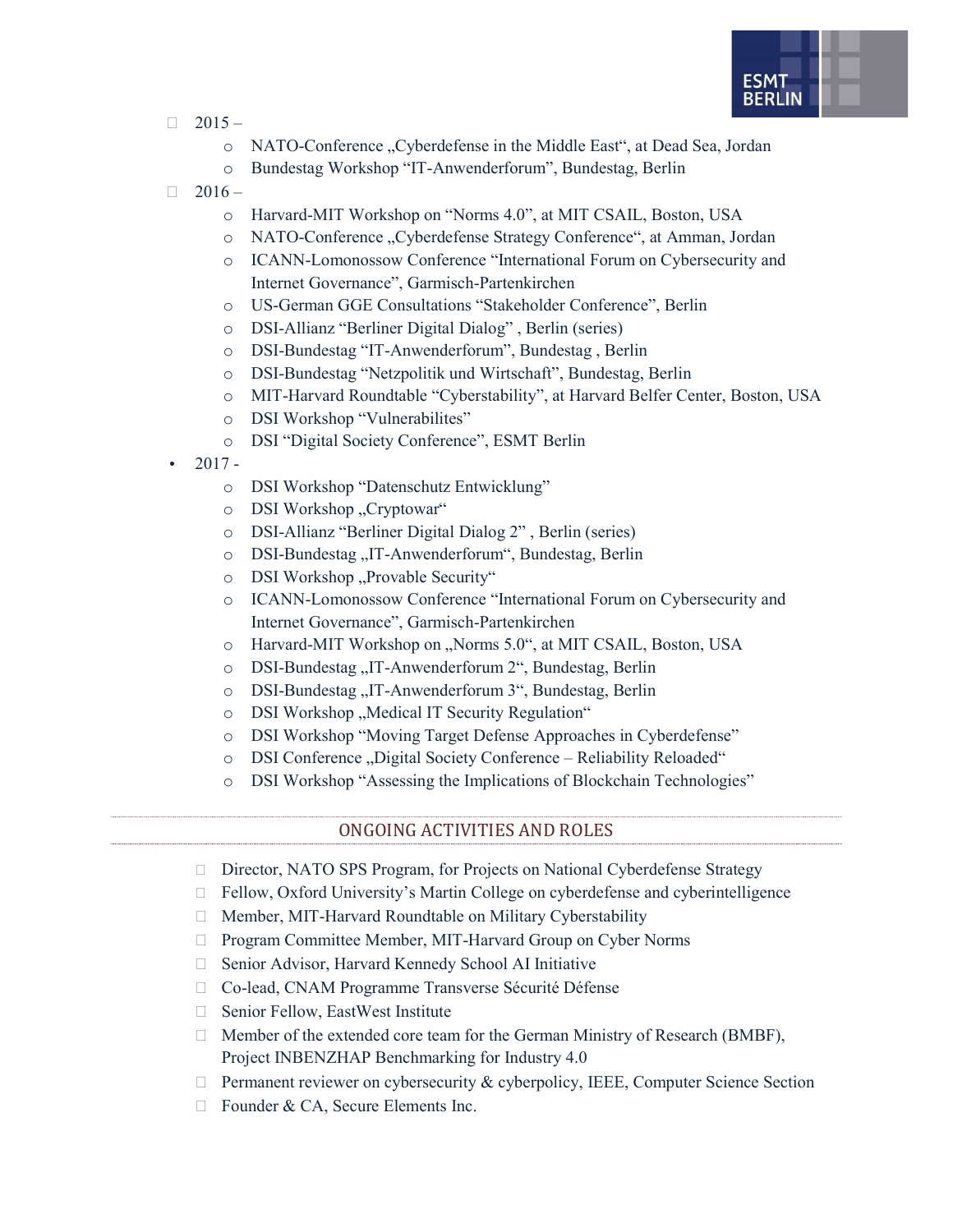

 Fellow, German Council on Foreign Relations (Deutsche Gesellschaft für Auswärtige Politik)

#### PROGRAM COMMITTEE AND REVIEWING ACTIVITIES

- $\Box$  The Sixth International Conference on Autonomic and Trusted Computing (ATC 09)
- European Institute for Computer Antivirus Research Conference Lisbon (EICAR 2012)
- EastWest Institute 3rd Worldwide Cybersecurity Summit on Agreements, Standards, Policies and Regulations (ASPR 2012)
- EastWest Institute 4th Worldwide Cybersecurity Summit (2013)
- $\Box$  EastWest Institute 5th Worldwide Cybersecurity Summit (2014)
- □ MIT-Ecole Polytechnique Paris Workshop on "Cyber Fair Play", at Ecole Militaire, Paris, France (2014)
- $\Box$  MIT-Harvard Workshop on "Norms in Cyberspace", at MIT CSAIL, Boston, USA (2014-2017)
- □ Tel Aviv University Scientific Reviewer for Cyber Research Proposals (2016)

#### LARGER ACQUIRED PROJECTS

- □ Researcher post, Open C3S at FU Berlin (2012)
- $\Box$  Foundation, Digital Society Institute Berlin (2015)
- Researcher post, TÜV Nord (2016)
- $\Box$  Two researcher posts, Rheinmetall (2016)
- Researcher post, BMWi (2017)
- $\Box$  Two researcher posts, Kuka (2017)
- □ Financing for Hensoldt Cyber, KKR & Airbus Defense & Space (2017)

Acquired sums so far amount to 20.2 Mio. Euro.

#### PREVIOUS ACTIVITIES

- Advising member of the G8-GP International Working Group on Nuclear Security
- Advising expert of the EU EC DEVCON Engagement of Scientists Working Group
- $\Box$  Second chairman of the working group on surveillance technologies in the Society of Computer Science (Gesellschaft für Informatik)
- $\Box$  Reviewer for graduations on cybersecurity at the Staff Officer College of the German Army Hamburg (Führungsakademie der Bundeswehr Hamburg)
- Advisor, ammer!partners Security Ventures
- Advisor on the German "Weissbuch" process on Cyberdefense
- □ Advisor on the German-Chinese "No-Spy"-Agreement
- $\Box$  Moderator of the interdepartmental strategic dialogue of BMI-BMVg on cybersecurity

#### TEACHING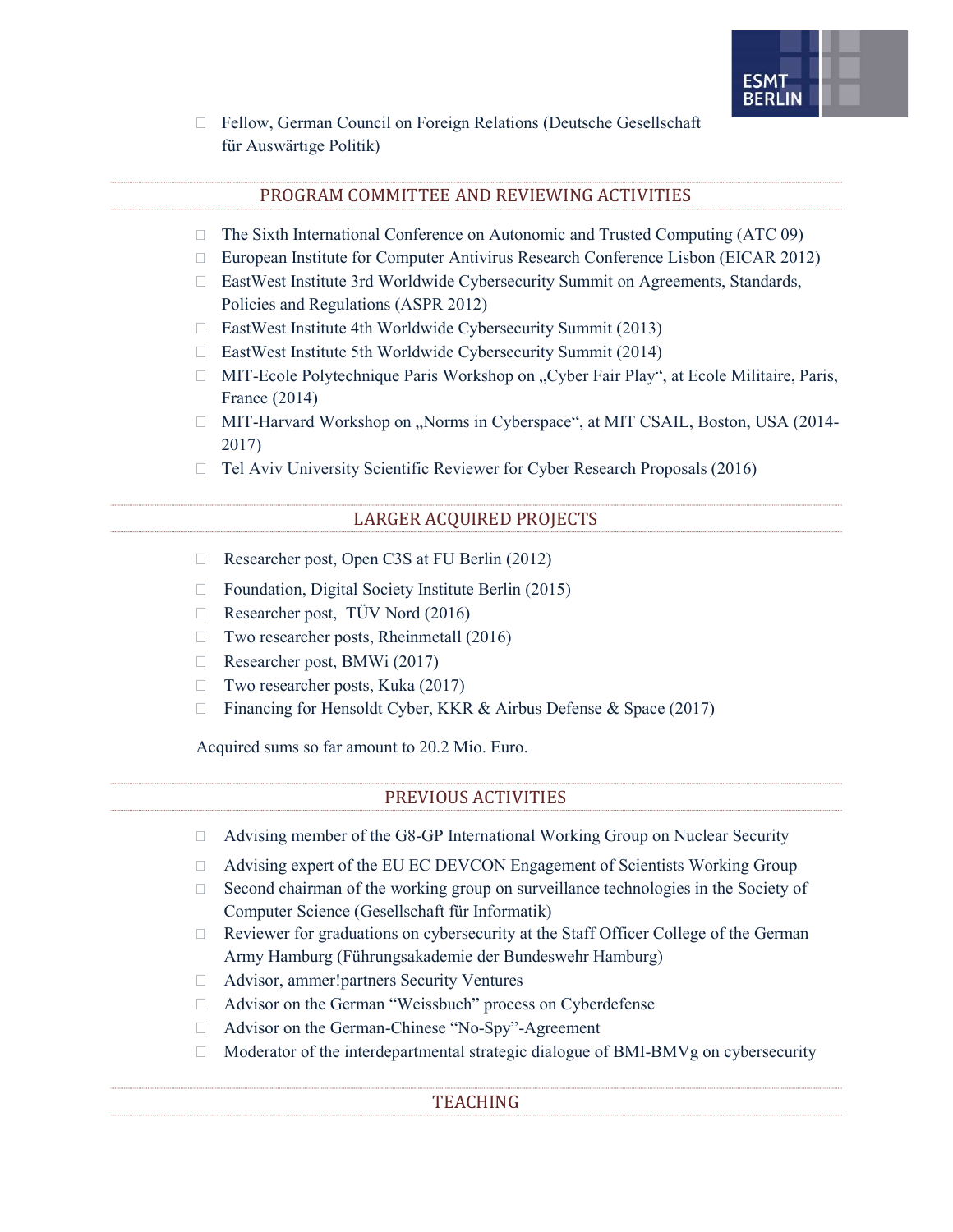

- Philosophische Grundlagen der Quantenmechanik (SS 02, HU Berlin)
- $\Box$  Theorie und Begründung. Einführung in die Wissenschaftstheorie (SS 08, University of Stuttgart)
- $\Box$  Wirtschaftsethik (WS 08/09, University of Stuttgart)
- Grundlagen der Handlungs- und Entscheidungstheorie (WS 08/09, University of Stuttgart)
- $\Box$  Technik und Politik (SS 09, University of Stuttgart)
- $\Box$  Thomas Hobbes: Leviathan (WS 09/10, University of Stuttgart)
- $\Box$  Technikdeterminismus (SS 10, University of Stuttgart)
- $\Box$  Philosophisches Argumentieren (SS 10, University of Stuttgart)
- $\Box$  A History of Hacking (SS 11, Free University of Berlin)
- $\Box$  Informationsethik (SS 11, Free University of Berlin)
- □ Taktik in der IT-Sicherheit (WS 11/12, Free University of Berlin)
- □ Cyberwar und Cybercrime (WS 11/12, Free University of Berlin)
- Einführung Cyberwar (WS 13/14, Free University of Berlin)
- $\Box$  Einführung Cybercrime (SS 14, Free University of Berlin)
- Cybersecurity Management (2016, ESMT Berlin)
- $\Box$  Hacking for Executives (2016, ESMT Berlin)
- □ Corporate and Industrial Cybersecurity (2016, ESMT Berlin)
- Cybersecurity Innovation and Management (2017, ESMT Berlin)
- $\Box$  Cybersecurity (2017, HTW Berlin)
- □ Strategic Cyberwarfare (2014 2017, NATO Defense College)

#### LECTURESHIPS

 $\Box$  Wissenschaftstheorie der Technikwissenschaften (SS 11, Lehrauftrag, TU Cottbus)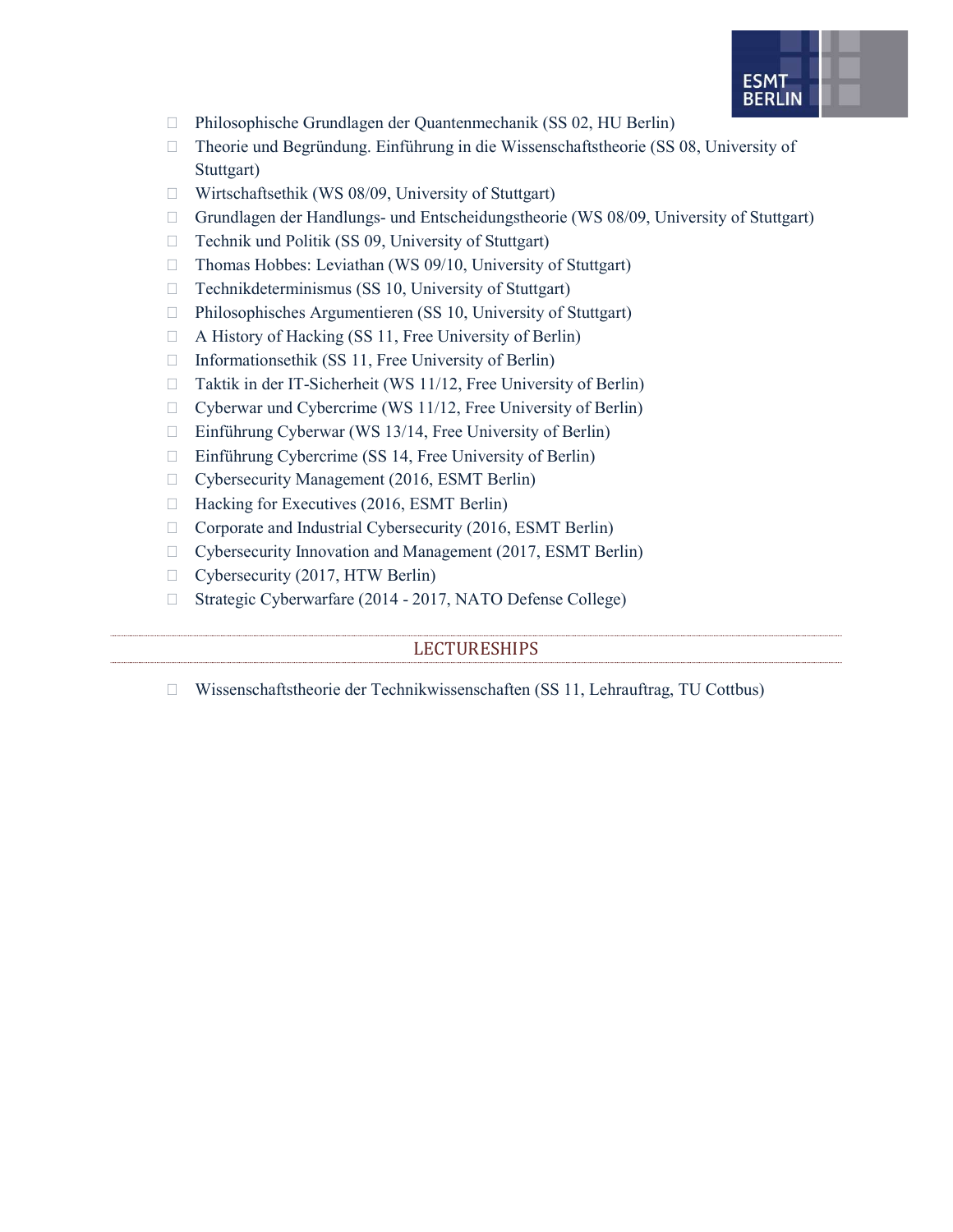# FSM1

## PUBLICATIONS

#### BOOKS

#### Monographies

- "Technisches Wissen Denken im Dienste des Handelns", LIT-Verlag (Reihe Technikphilosophie), Berlin 2010
- "Cyberwar Das Internet als Kriegsschauplatz", Open Source Press, München 2010, 2. Edition 2011
- "Einführung Cyberwar", OS publication, online at: https://www.inf.fuberlin.de/groups/ag-si/pub/Cyberwar\_SB1-5\_V160114.pdf , Berlin 2015
- "Einführung Cybercrime", OS publication, online at: https://www.inf.fuberlin.de/groups/ag-si/pub/Cybercrime\_SB1-5\_V160614.pdf, Berlin 2015
- □ "A Theory of Cybersecurity (working title)", forthcoming 2018

#### Popular Science Monographies

 "Cyberwar – Das Wettrüsten hat längst begonnen: Vom digitalen Angriff zum realen Ausnahmezustand", Goldmann Verlag, March 2012

#### Anthologies

- "1984.exe Gesellschaftliche, politische und juristische Aspekte moderner Überwachungstechnologien" (wt. C. Kurz), transcript-Verlag, Bielefeld 2008, 2. Auflage 2009
- □ "Neue Utopien Zum Wandel eines Genres" (mit S. Dickel, T. Knobloch, R. Steltemaier), Manutius-Verlag, Heidelberg 2009
- "The Secure Information Society " at Springer Science (wt. Jörg Krüger and Bertram Nickolay), Springer Science, Berlin 2013, online at: http://www.springer.com/computer/general+issues/book/978-1-4471-4762-6
- □ "Jenseits von 1984 Datenschutz und Überwachung in der fortgeschrittenen Informationsgesellschaft. Eine Versachlichung", transcript-Verlag, Bielefeld 2013
- $\Box$ , Information Security of Highly Critical Wireless Networks" (wt Martellini, M., Abaimov, S., Gaycken, S., Wilson, C.), Springer Science, Heidelberg 2017

#### Scientific Series

Editor in Chief: "Springer Briefs on Cybersecurity"

The series provides surveys on a wide range of cybersecurity topics, combining technical and non-technical contributions. Apart from the topical series, a special series of country briefings covers national approaches to cybersecurity to promote the international dialogue. At Springer Science, online at: http://www.springer.com/series/

Topics Series: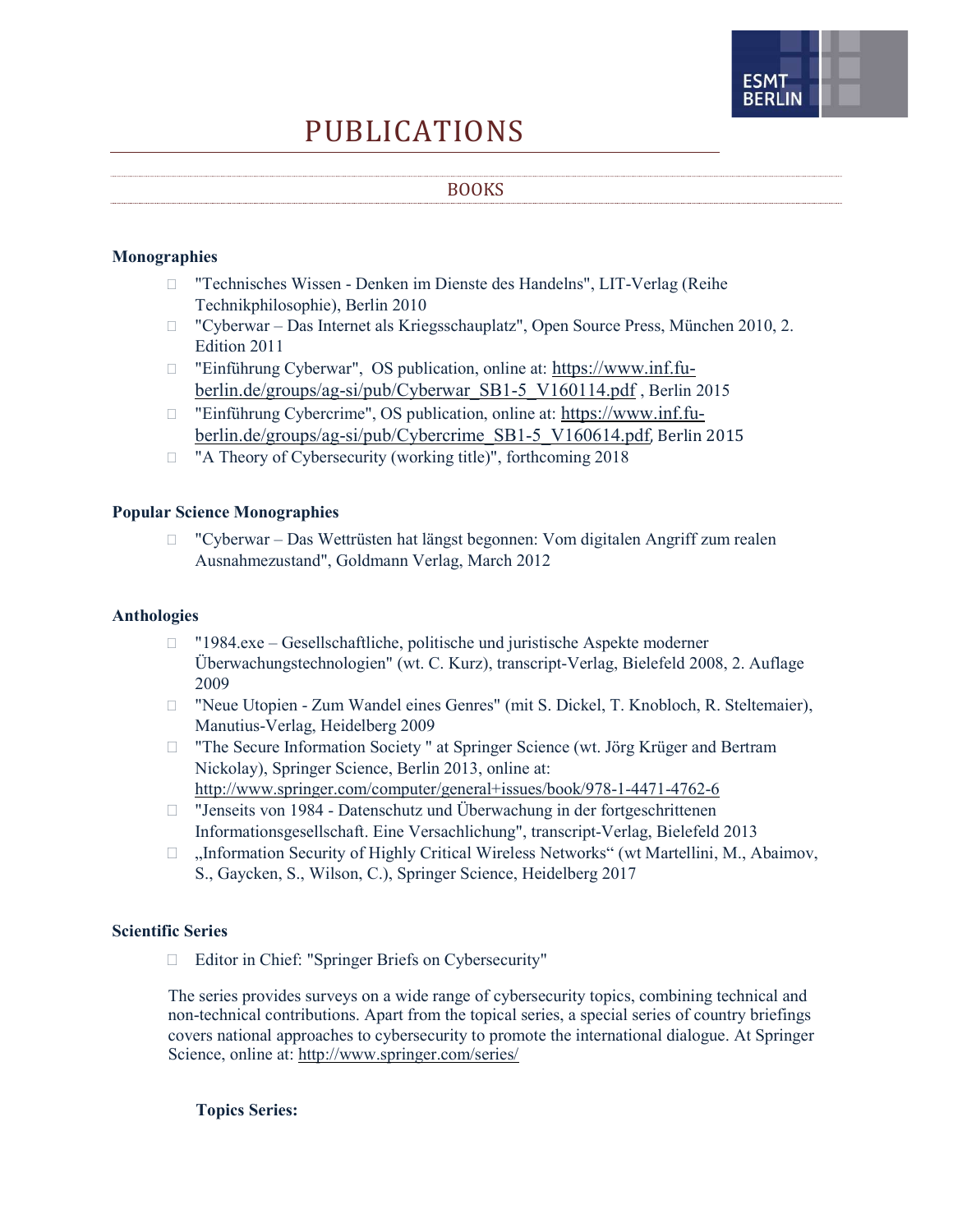

- o R. Weber & U. Heinrich, Anonymization, 2012, online at: http://www.springer.com/series/
- o A. Maurushat, Disclosure of Security Vulnerabilites, Legal and Ethical Issues, 2013, online at: http://www.springer.com/series/
- o H. Tiirmar-Klaar & P. Martini, Botnets, 2013, online at: http://www.springer.com/series/
- o W. Rebecca, Data Security Breaches and Privacy in Europe, 2013, online at: http://www.springer.com/series/
- o N. Andrade & G. Wills, Electronic Identity, 2014, online at: http://www.springer.com/series/
- o E. Stalla-Bourdillon, Ryan & Phillips, Privacy vs Security, 2014, online at: http://www.springer.com/series/
- o S. Goel & P. Vagelis, Smart Grid Security, 2015, online at: http://www.springer.com/series/
- o T. Tropina & C. Callanan, Self- and Co-regulation in Cybercrime, Cybersecurity and National Security, 2015, online at: http://www.springer.com/series/
- o W. Kleinwächter, ICANN Transition and the Future of Internet Governance, 2017
- o G. Becker & A. Bajic, Moving Target Defense, forthcoming 2017

#### Country series:

- o M. Dunn-Cavelty, Cybersecurity in Switzerland, 2014, online at: http://www.springer.com/series/
- o I. Ben-Israel, L. Tabansky, Cybersecurity in Israel, 2015, online at: http://www.springer.com/series/
- o P. Baumard, Cybersecurity in France, 2017
- o M. Schallbruch, I. Skierka, Cybersecurity in Germany, forthcoming 2018
- Editor in Chief: "Industrial and Embedded Cybersecurity", Springer Science Essentials

This series will explain and discuss technical, regulatory and economic topics and challenges surrounding IT-security in industrial and embedded IT. Forthcoming 2017

#### Studies and Assessments

- $\Box$  Industrial Study Cyberdefense (2011)
- $\Box$  Industrial Study Cyberdefense Market Development (2012)
- $\Box$  Industrial Study Cyberdefense Technologies (2013)
- $\Box$  Industrial Study Cybersecurity in Aerospace (2013)
- $\Box$  Industrial Study Secure Clouds in Banking and Finance (2013)
- □ Assessment Cyber Counterintelligence Case NATO (2013, http://www.spiegel.de/politik/deutschland/spionage-prozess-ex-nato-mitarbeitermuss-sieben-jahre-in-haft-a-934455.html)
- $\Box$  Industrial Study Cyber Risk Development (2014)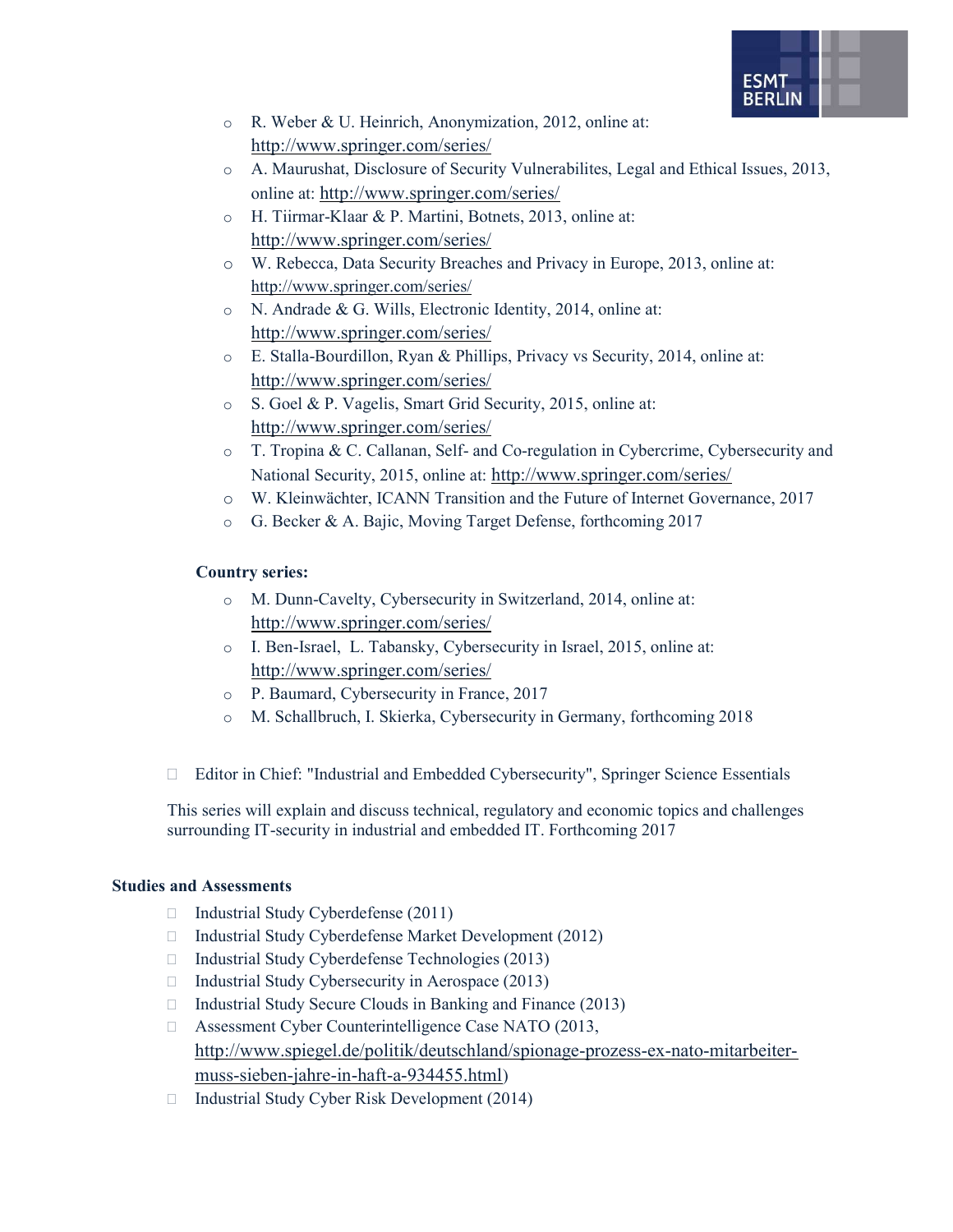

- $\Box$  Industrial Study Cyber Insurance (2014)
- □ Assessment Security of Smart Guns (2014)
- $\Box$  Industrial Study Cloud Security for Defense Industries (2015)
- $\Box$  Due Dilligence Assessment (2016)
- $\Box$  Industrial Study DIHK Cyberreadiness for Small and Medium Enterprises (2016, public and online at: www.dihk.de/ressourcen/downloads/dsi-dihk-studiecyberreadiness/at\_download/file?mdate=1448960827021)
- $\Box$  Industrial Study Big Data Application in Aerospace (2016)
- $\Box$  Industrial Study Hardware Component Security (2017)
- $\Box$  Due Dilligence Assessment (2016)
- $\Box$  Industrial Study Cyberdefense in Weapon Platforms (2017)
- $\Box$  Assessment Security of a Weapon Platform (2017)
- □ Assessment Security of Transportation (2017)
- $\Box$  Due Dilligence Assessment (2017)

#### ARTICLES

#### Peer-Reviewed Articles

- "Counter-Development The Accessibility of Illegitimate Technologies as an Expert's Obligation", in: International Journal of Technology, Knowledge and Society, Vol. 2/1, Cambridge 2007
- □ "Counter-Development Technological Opposition as an Ethical Duty", in: PRISE Conference Proceedings, Deliverable D 7.3, Wien 2008
- □ "To Know in Order to Do Technological Knowledge as a Guide to Technological Action", in: Brey/Swiestra/Verbeek et al (Hgs.), Converging Technologies, Changing Societies - Proceedings of the SPT, SPT2009, Enschede 2009
- "Technisches Wissen als Handlungsanleitung Ein Paradigma für eine Wissenschaftstheorie technischen Wissens?", in: K. Kornwachs et al., Technologisches Wissen, Berlin 2010
- □ "The Necessity of (Some) Certainty A Critical Remark Concerning Matthew Sklerov's Concept of 'Active Defense'", in: Journal of Military and Strategic Studies - JMSS, Vol 12, No 2 (2010): Winter 2009/2010
- "Entnetzung statt Vernetzung Paradigmenwechsel bei der IT-Sicherheit" (gem. mit Michael Karger), in: Multimedia und Recht (MMR) 2011, 3
- $\Box$  "Informationelle Selbstbestimmung und narrativistische Perzeption Zur Konstitution informationellen Vertrauens", in: Datenschutz und Datensicherheit, April 2011
- □ "Get Cyber Real! A Reply to Eneken Tikk's 'Ten Rules for Cyber Security'", in: Survival, Volume 53, Issue 5, 2011
- $\Box$  "Zero Day Governance A(n Inexpensive) Solution to the Cyber Security Problem", in: Harvard – MIT Cyber Dialogue: What is Stewardship in Cyberspace?, April 2012, online at: http://www.cyberdialogue.ca/readings/
- "Cyber as a Deterrent Understanding Cyber Capabilities as a Lever of Power", in: Springer Briefs in Computer Security, London 2013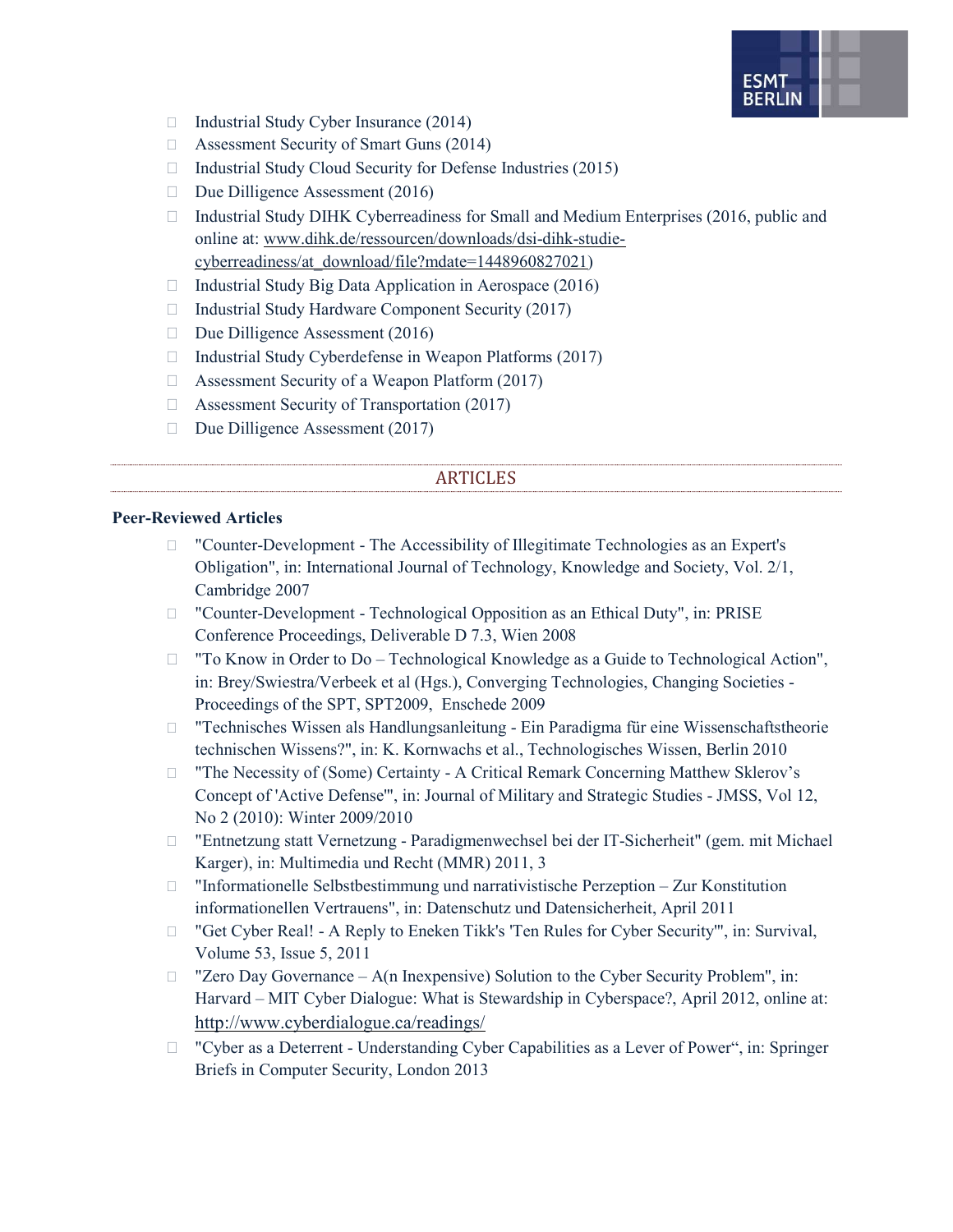

□ "Back to Basics: Beyond Network Hygiene" (wt. Felix Lindner), in: Melissa Hathaway, Best Practices for Computer Network Defence, SPS Publication, Brussels 2014

- $\Box$  "Resetting the System Why High Security Computing Should be a Policy Priority" (wt. Greg Austin), in: EastWest Discussion Papers, New York 2014
- □ "Cyberdefense Worst of All Cyber Construction Sites", in: Georgetown Journal on International Politics, Special Cyber Edition, Washington DC 2014
- $\Box$  "Recurring questions pertaining to the possible military dimensions of cyber warfare" (wt. Clay Wilson, Maurizio Martellini), in: Proceedings of the Tenth International Forum ICANN/Lomonossow on Partnership of State Authorities, Civil Society and the Business Community in Ensuring International Information Security, Moscow 2016
- $\Box$ , Cyberweapons", in: Oxford Handbook on Cybersecurity, P. Cornish ed., Oxford University Press, forthcoming 2018

#### Invited Articles

- "Rhetorik und Realität der Überwachung", in: Leipziger Kamera (Hg.), Kontrollverluste. Interventionen gegen Überwachung, Leipzig 2009
- "Gegenüberwachungstechnik. Die Zugänglichkeit von Überwachungstechnologie als ethische Pflicht des Technikers", in: Blaha/Weidenholzer (Hgs.), Gesellschaft gerecht gestalten, Wien 2009
- $\Box$  "Eine andere Welt ist (technisch) möglich. Zur Dynamik und Lokalität technikzentrierter Utopien am Beispiel des Hacking", in: R. Steltemaier, S. Dickel, S. Gaycken, T. Knobloch (Hgs.), Neue Utopien - Zum Wandel eines Genres, Heidelberg 2009
- $\Box$  "Pervasive Computing und Informationelle Selbstbestimmung eine technikphilosophische Betrachtung", in: Datenschutznachrichten 1/10, Bonn 2010
- "Wie Cyberwarfare die offenen Informationsgesellschaften gefährdet", in: Rüttgers/Hombach/Düpfner/Burda/Obermann (Hg.), 2020 – Gedanken zur Zukunft des Internets, Essen 2010.
- "Die sieben Plagen des Cyberwar", in: Roman Schmidt-Radefeldt und Christine Meissler (Hg.), Automatisierung und Digitalisierung des Krieges, Forum Innere Führung, Berlin 2011
- $\Box$  "Cybersecurity ein neues, ein unbekanntes und ein drängendes Feld für die Politik", in: Rana Islam und Robert Schütte (Hg.), Sozialdemokratische Außen- und Sicherheitspolitik im 21. Jahrhundert, Berlin 2011
- "Identität und Identifizierbarkeit im Web 2.0 Das Problem steigender Konvergenz durch Gesichtserkennung", in: Claudia Hildenbrandt et al., Powision – Technik und Gesellschaft, April 2012
- □ "Cyber Security for Nuclear Power Plants" (wt. Maurizio Martellini and Tom Shea), Website of the US-Department of State, March 2012, online at: http://www.state.gov/
- "Offizielle Versionen versus mögliche Wahrheiten Cybersecurity und das Problem der Geheimhaltung" in: Ralph Haupter (Hg.), Der digitale Dämon, September 2012
- □ "Does Not Compute Old Security vs New Threats", in: Datenschutz und Datensicherheit, Sonderheft zum Stand der Softwaresicherheit, ISSE-Conference Brüssel, September 2012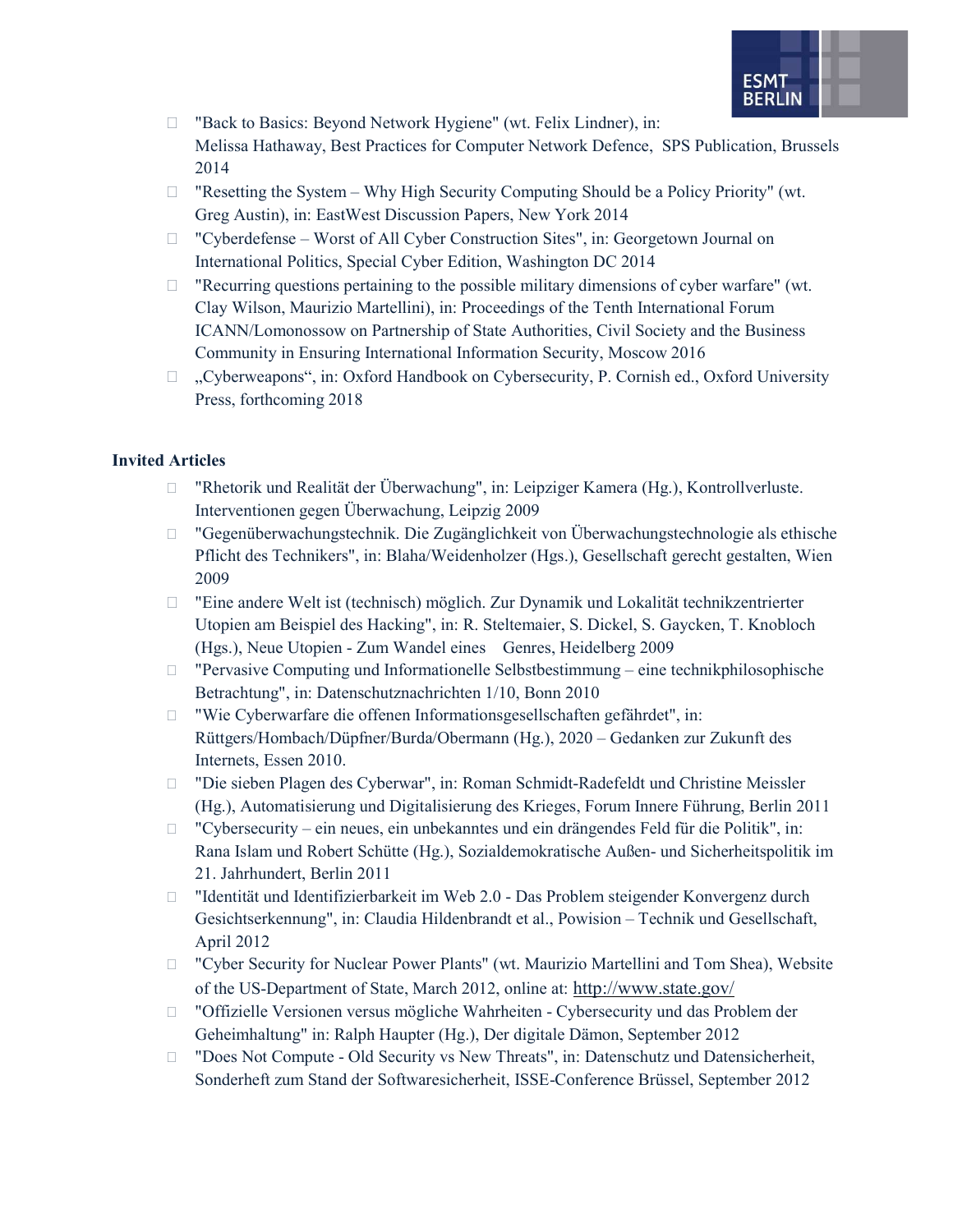

- "Stille Kriege oder Hochsicherheits-Infogesellschaft Zwei Extreme der strategischen Zukunft des Cyberwars", in: E. Bettermann, Deutsche Welle (Hg.), Digitale Herausforderung - Internationale Beziehungen im Zeitalter des Web 2.0, October 2012
- "Neue Sicherheitsprobleme der Informationsgesellschaften", in: Cornelia Ulbert, Tobias Debiel, Jochen Hippler, Michèle Roth, Stiftung Entwicklung und Frieden (Hg.), Globale Trends 2013, October 2012
- $\Box$  "Freiheit und Sicherheit in der fortgeschrittenen Informationsgesellschaft", in: Gaycken (Hg), Jenseits von 1984, Bielefeld 2012
- $\Box$  "Cybersicherheit in der Wissensgesellschaft Zum Zusammenhang von epistemischer und physischer Unsicherheit", in: C. Daase (Hg.), Verunsicherte Gesellschaft – Überforderter Staat, Zum Wandel der Sicherheitskultur, February 2013
- "Sicherheit und Überwachung", in: A. Grunwald (Hg.), Handbuch Technikethik, May 2013
- "Entnetzung als neues Paradigma der Datensicherheit", in: Forgó/Helfrich/Schneider (Hgs.), Handbuch zum Datenschutz in Unternehmen, München, December 2013
- "Cyber Security Awareness and Norm-development: Practical issues for Engaging Critical Private Actors", Harvard-MIT Workshop on Cyber Norms, Panel Summary, Panel 6, Boston 2013, online at: http://citizenlab.org/cybernorms2012/summaries.html
- □ "Cyberwar und Cyberterror", in: BKA Herbsttagung, Tagungsband, Wiesbaden 2014
- $\Box$  "Germany after PRISM a Superpower for the Information Society?", in: CyFy Journal, New Delhi, February 2014
- "Cybersecurity Kleiner Katalog der Cyberrisiken", in: Thomas Jäger, Sicherheitsgefahren, March 2014
- □ "Cyber Nuclear Terrorism and Appropriate Prevention", in: IAEA Conference Proceedings Short Papers, Computer Security in a Nuclear World, July 2015
- "Technik, List und Tod ein Kommentar zur militärischen Dimension der List", in: Andreas Kaminski, Jahrbuch Technikphilosophie, January 2016
- $\Box$  ...IT Market Failure and the Need for a new History", MIT CCN5 Conference Position Paper, online at: https://gn.csail.mit.edu/ccn5/papers.html, March 2017
- $\Box$  "So Far, so Bad the Complexity-Fear Dilemma in Cybersecurity and Its Lesson for Digitalization at Large", in: Claudia Linnhoff-Popien, Digital Marketplaces Unleashed, September 2017

#### Public Testimonies & Public Authored Government Publications

- Testimony "Sicherheit im Netz" at the German Bundestag, Enquete Commission Internet and Digital Society, November 2012, online at: http://www.bundestag.de/internetenquete/
- The Times Special Edition: The Security Times Munich Security Conference: "Shifting the Cybersecurity Paradigm" (Print, January 2013), online at: http://www.theatlantic-

times.com/index.php?option=com\_content&view=article&id=237%3Asecuritytimes&catid=31%3Astatic-content&Itemid=1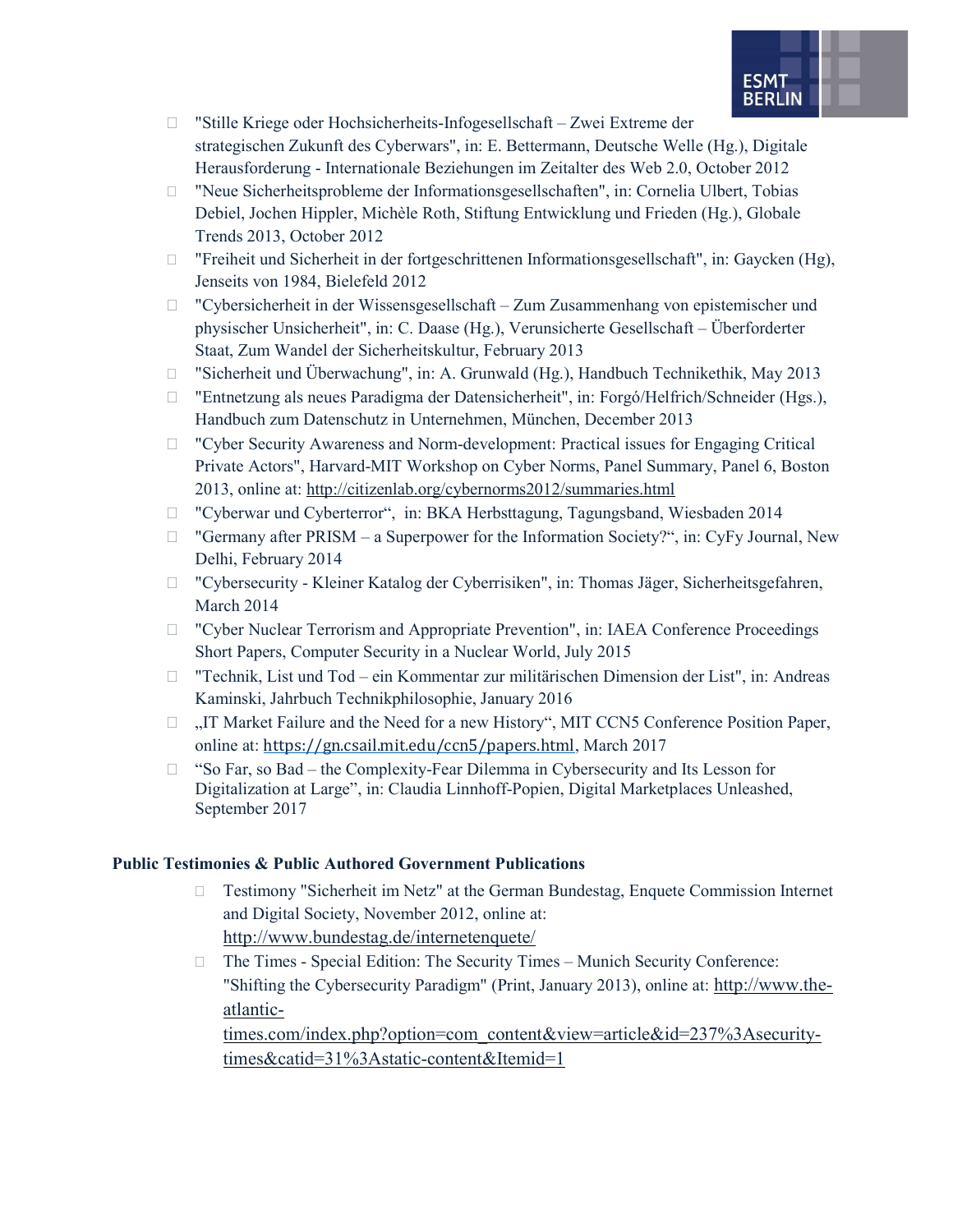

□ Testimony "IT-Sicherheit" at the German Bundestag, May 2014, online at: https://www.bundestag.de/blob/278504/448f91d638435d61c8986abc27cbee4a/ste

llungnahme\_sandro\_gaycken-pdf-data.pdf

- $\Box$  Testimony, "IT-Infrastructure & Cyberespionage" at the German Bundestag, Commission of Inquiry on the NSA, June 2014, online at: https://www.bundestag.de/bundestag/ausschuesse18/ua/1untersuchungsausschuss/ -/280848
- Testimony, "Effektivierung der Kontrolle des Exports von Überwachungssoftware und öffentliche Auftragsvergabe",at the German Bundestag, December 2015, online at: https://www.bundestag.de/blob/399462/7254a5fcfd93a6b11261c57579b08e5d/a-drs-18- 24-85-data.pdf

#### Recensions

- "Ethik in Beispielen und ohne Ethik", Rezension zu »Gewissensbisse: Ethische Probleme der Informatik. Biometrie – Datenschutz – geistiges Eigentum« von Weber-Wulff, Class, Coy and Kurz, in: Zeitschrift für Didaktik der Informatik, 01/2010
- "Update zur Technik. Zum neuesten Stand der philosophischen Technikforschung", in: Philosophische Rundschau, September 2011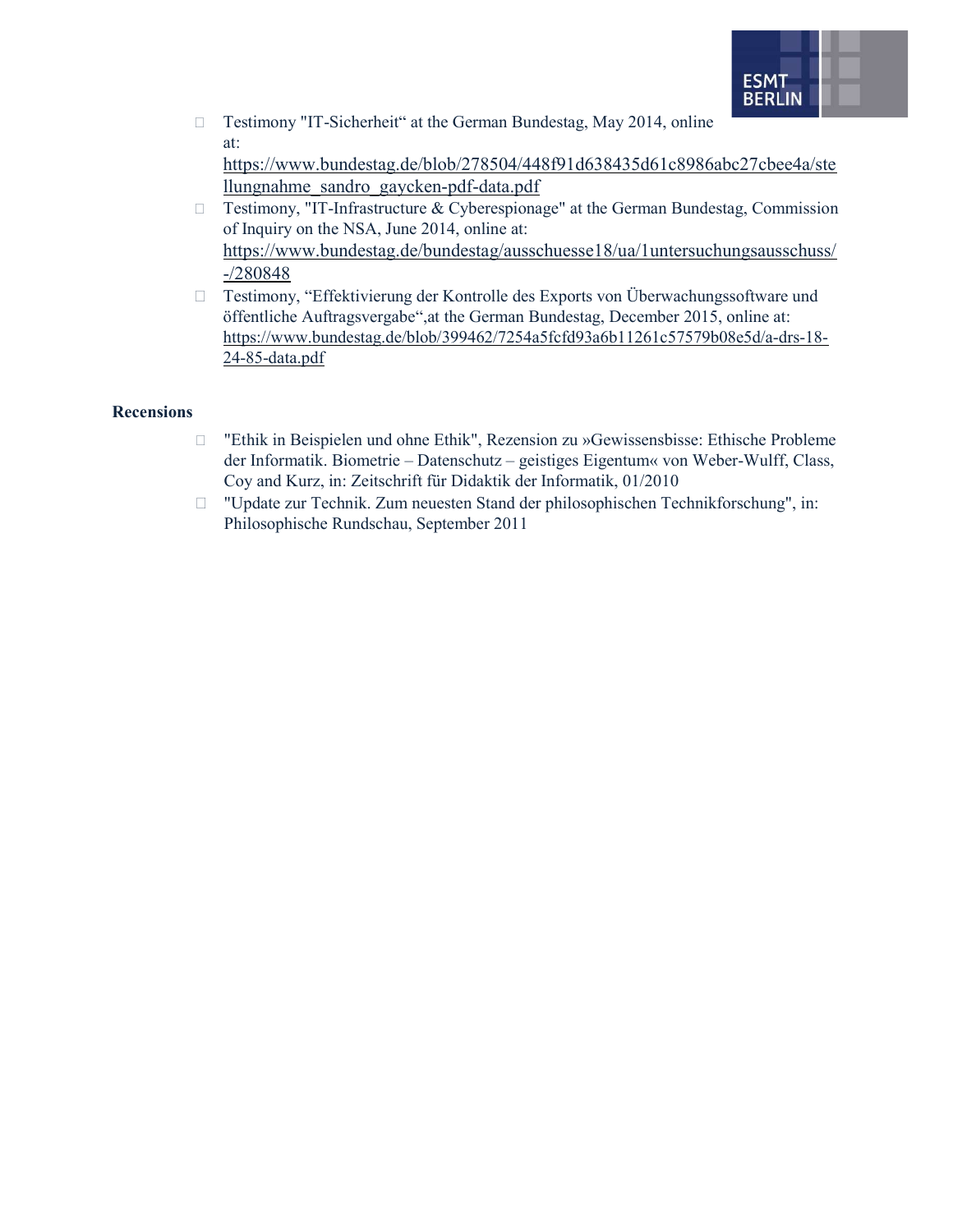

## POPULAR SCIENCE AND OP EDS

#### POPULAR SCIENCE ARTICLES

| $\Box$ | "Quantenmechanik für Nicht-Physiker", in: 21C3 Proceedings, Berlin 2004                                                                  |
|--------|------------------------------------------------------------------------------------------------------------------------------------------|
| $\Box$ | "Free Software and Anarchism - Does This Compute?", in: 22C3 Proceedings, Berlin<br>2005                                                 |
| $\Box$ | "Was ist technisches Wissen?", in: 22C3 Proceedings, Berlin 2005                                                                         |
| $\Box$ | "Hacktivismus Fokussieren", in: Die Datenschleuder - Wissenschaftliches Magazin für                                                      |
|        | Datenreisende, Berlin, Mai 2006                                                                                                          |
| U      | "Warum eigentlich nicht", in: Die Datenschleuder - Wissenschaftliches Magazin für<br>Datenreisende, Berlin, November 2007                |
| $\Box$ | "The Trust Situation", in: 25C3 Proceedings, Berlin 2008                                                                                 |
| $\Box$ | "Der Krieg im Netz - Cyberwar und die Folgen für die Informationsgesellschaft", in:                                                      |
|        | Agora 42 - Magazin für Ökonomie, Philosophie und Leben, Ausgabe: Krieg Light,<br>November 2010.                                          |
| $\Box$ | "Warum der Datenschutz versagt hat", in: Technology Review, März 2009                                                                    |
| U      | "Die Zukunft des Krieges - Strategische Konzepte und strukturelle Probleme des<br>Cyberwarfare", in: SIGINT09 - Proceedings, Köln 2009   |
| $\Box$ | "A Hacker's Utopia", in: 26C3 Proceedings, Berlin 2009                                                                                   |
| $\Box$ | "Der Cyberwar und die NATO - Eine inkonsistente Zuständigkeit", in: Internationales                                                      |
|        | Magazin für Sicherheit, Ausgabe: Konflikte der Zukunft, Dezember 2010.                                                                   |
| $\Box$ | "Cyberwar - Trend oder Revolution", in: ADLAS - Magazin für Außen- und                                                                   |
|        | Sicherheitspolitik, Ausgabe 01/2011                                                                                                      |
| $\Box$ | "Krieg der Rechner", in: Internationale Politik, März/April 2011, Nr.2                                                                   |
| $\Box$ | "Was bringt das neue Abwehrzentrum?", in: Geldinstitute, 4/2011                                                                          |
| $\Box$ | "Silent Economic Cyberwarfare - A Threat to Every Business", in: Stern Stewart                                                           |
|        | Institute, Periodicals, #5, December 2011                                                                                                |
| $\Box$ | "Entnetzung als Weg aus der IT-Unsicherheit" (Commentary), in: Promotorenbericht<br>zum Zukunftsprojekt Sichere Identitäten, Berlin 2012 |
| $\Box$ | "Vier Cyber Plattitüden, die Sie nicht kaufen sollten / Four cyber platitudes you should                                                 |
|        | not buy", in: Diplomatisches Magazin, March 2012                                                                                         |
| $\Box$ | "Ein neuer Kalter Krieg? Eskalationen im Cyberspace", in: ADLAS - Magazin für                                                            |
|        | Außen- und Sicherheitspolitik, Ausgabe 02/2012                                                                                           |
| $\Box$ | "Stuxnet and Prism - Symptoms of a Policy Failure", in: IP Journal, July 2013 (Title                                                     |
|        | Contribution), online at: https://ip-journal.dgap.org/                                                                                   |
| $\Box$ | "The Democracy Delusion - Why Multistakeholderism in Internet Governance is Wrong                                                        |
|        | and Dangerous", in: IP - International Politics, July 2014                                                                               |
| u      | "Mehr Staat für das Netz", in: IP - Internationale Politik, Juli 2014 (German of the above                                               |
|        | version)                                                                                                                                 |
| u      | "Germany's New Cybersecurity Law - Mostly Harmless", in: US Council on Foreign                                                           |
|        | Relations, online at: http://blogs.cfr.org/cyber/2015/08/18/germanys-cybersecurity-law-                                                  |
|        | mostly-harmless-but-heavily-contested/, August 2015                                                                                      |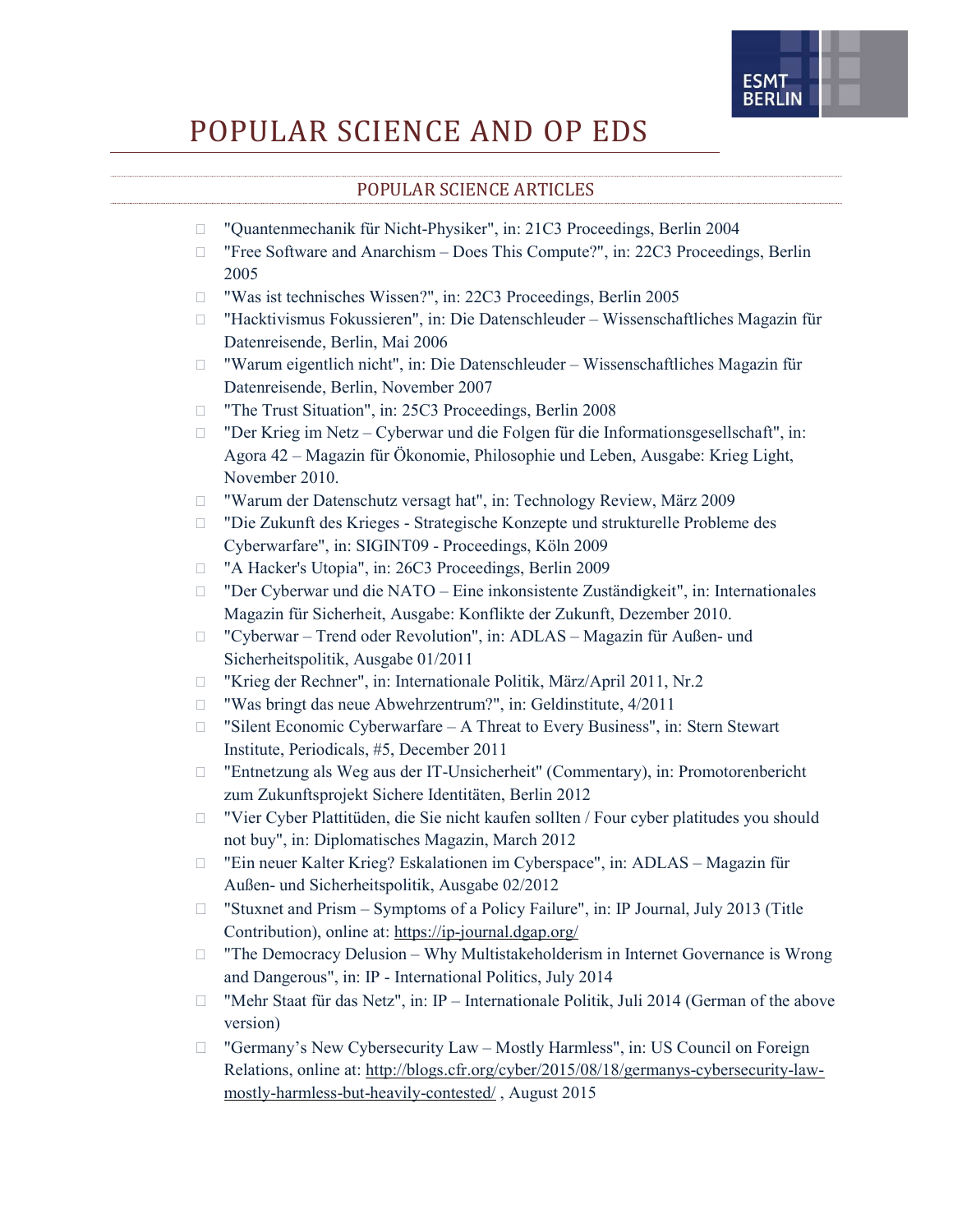

- Reposted: "Why Germany's New Cybersecurity Law Isn't Working", in: Defense One, online at: http://www.defenseone.com/ideas/2015/08/why-germanyscybersecurity-law-isnt-working/119208/ , August 2015
- $\Box$  "Fintech A Complex Disaster in the Making", in: EastWest Institute, online at: https://www.eastwest.ngo/, July 2016
- "Blaming Russia For the DNC Hack Is Almost Too Easy", in: US Council on Foreign Relations, online at: http://blogs.cfr.org/cyber/2016/08/01/blaming-russia-for-the-dnchack-is-almost-too-easy/, August 2016
- "Cyber-Nuklearer Krieg neue Taktiken im Cyberkrieg mit kritischen Konsequenzen", in: IP - Internationale Politik, October 2016

#### OP EDS (SELECTION)

- Die ZEIT: "Der Kampf gegen illegale Downloads bedroht die Informationsgesellschaft" (Online, December 2009), online at: http://www.zeit.de/digital/internet/2009- 12/filesharing-demokratie-gaycken
- Die ZEIT: "Küchentischethik für Fortgeschrittene" (Online, February 2010), online at: http://www.zeit.de/digital/internet/2010-02/hackerethik-informationsfreiheit
- Die ZEIT: "Wichtige Rechner müssen vom Netz" (Print, March 2010), online at: http://www.zeit.de/2010/12/Datensicherheit-Internet-Netzwerke
- □ Technology Review (Print, October 2010): "Aufmarsch im Internet", online at: http://www.heise.de/tr/artikel/Aufmarsch-im-Internet-1102301.html
- Die ZEIT: "Wer war's? Und wozu?" (Print, November 2010), online at: http://www.zeit.de/2010/48/Computerwurm-Stuxnet
- Süddeutsche Zeitung: "Das ist doch gar kein Krieg" (Online, January 2011), online at: http://jetzt.sueddeutsche.de/texte/anzeigen/517555
- □ The European: "Cyberangst und Cybersorge" (Online, January 2011), online at: http://www.theeuropean.de/sandro-gaycken/5410-cyberangst-und-cybersorge>
- Y Magazin der Bundeswehr, Sonderausgabe 'Sicherheit 2.0': "Zurück in die Zukunft" (Print, September 2011), not online
- □ Die ZEIT: "Wir müssen das Internet verkleinern" (Print, June 2011), online at: http://www.zeit.de/2011/25/USA-Internet-Kontrolle
- □ Handelsblatt: ",Nicht sehr souverän" (Print, October 2011), not online
- Sächsische Zeitung: "Denn wir wissen, wer Du bist Nutzen und Risiken neuer Gesichtserkennung" (Print, January 2012), online at: http://www.szonline.de/nachrichten/artikel.asp?id=2982464
- Handelsblatt: "Die digitale Bananenrepublik", online at: http://www.handelsblatt.com/meinung/gastbeitraege/urheberrecht-die-digitalebananenrepublik-/6470584.html
- DW Diskurs: "Cyberwar Realität oder nicht" (Online, June 2012), online at: http://diskurs.dradio.de/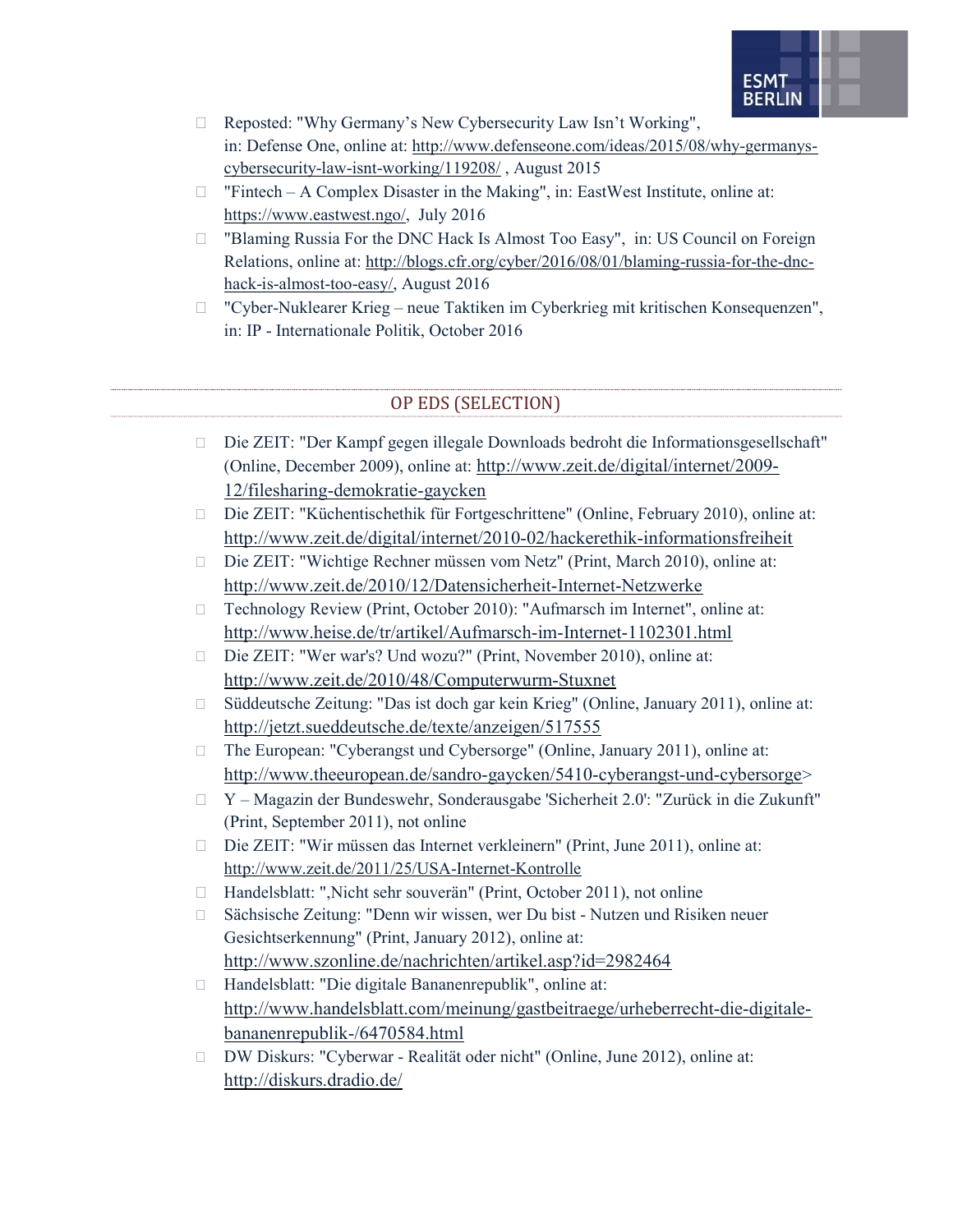

- Handelsblatt: "Strategische Kollateralschäden" (Print, June 2012), online at: http://www.handelsblatt.com/technologie/it-tk/itinternet/gastkommentar-die-kollateralschaeden-von-obamasstuxnet/6718152.html
- Die ZEIT: "Die Kosten der Spionage" (Print, June 2012)
- The Times Special Edition: The Security Times Cybersecurity: "The Cyberattackers are on the March"(lead article) (Print, September 2012), not online
- Handelsblatt: "Die nächste Eskalationsstufe" (Print, October 2012), online at: http://www.handelsblatt.com/technologie/it-tk/it-internet/gastkommentar-diekollateralschaeden-von-obamas-stuxnet/6718152.html
- Handelsblatt: "Sackgasse für die Freiheit Kritik am Multi-Stakeholder-Modell der Internet Governance" (Print, December 2012), not online
- $\Box$  Handelsblatt: "Der diebische Leviathan In der US Cyberpolitik zu China deutet sich eine Wende an" (Print, January 2013), not online
- Cicero: "Snowden opferte sein Leben für ein offenes Geheimnis" (July 2013), online at: http://www.cicero.de/weltbuehne/edward-snowden-nsa-skandal-fachkreisen-warniemand-ueberrascht/54999
- □ Handelsblatt: "Ein neuer Cyber Military Complex" (July 2013), not online
- □ Handelsblatt: "Deutsche Daten" (October 2013), not online
- The Times Special Edition: The Security Times Cybersecurity: "The Cyberattackers are on the March"(lead article) (Print, September 2012), not online
- $\Box$  The Times Special Edition: The Security Times Cybersecurity: "World Wide Web Divided – Germany after Snowden" (Print, November 2013)
- FAZ: "Wirtschaftswunder braucht Sicherheit" (November 2013), online at: http://www.faz.net/aktuell/feuilleton/debatten/europas-it-projekt/sandro-gayckencyberwar-experte-wirtschaftswunder-brauchen-sicherheit-12673264.html
- □ Handelsblatt: "German Cyber" (December 2013), not online
- The Times Special Edition: The Security Times Cybersecurity: "The New Cyber Markets", (Print, February 2014)
- Süddeutsche Zeitung: "Werft die Computer weg!", (Print, February 2014)
- Süddeutsche Zeitung: "Freies Netz eine Illusion", (Print, March 2014)
- □ Handelsblatt: "Viele tote Winkel", (Print, July 2014)
- □ Handelsblatt: "Schlechte Strategie", (Print August 2014)
- Süddeutsche Zeitung: "Frei ist das Netz schon lange nicht mehr", (Print August 2014)
- $\Box$  The Times Special Edition: The Security Times Cybersecurity: "New Threats and Trends in Cybersecurity" (Print, January 2015)
- Handelsblatt: "Das Netz der Demagogen" (Print, March 2015)
- FAZ: "Spionage? Kein Grund zur Aufregung" (Print, April 2015)
- ZEIT: "Was will dieser Mann? " (Print, May 2015)
- FAZ: "Wer steckt hinter den NSA-Enthüllungen" (Print, July 2015)
- □ Süddeutsche: "Leichte Beute für Hacker" (Print, October 2015)
- Tagesspiegel: "Ohne Cyberverteidigung keine Sicherheit" (Print, November 2016)
- FAZ: "Apples Doppelmoral" (Print, März 2016)